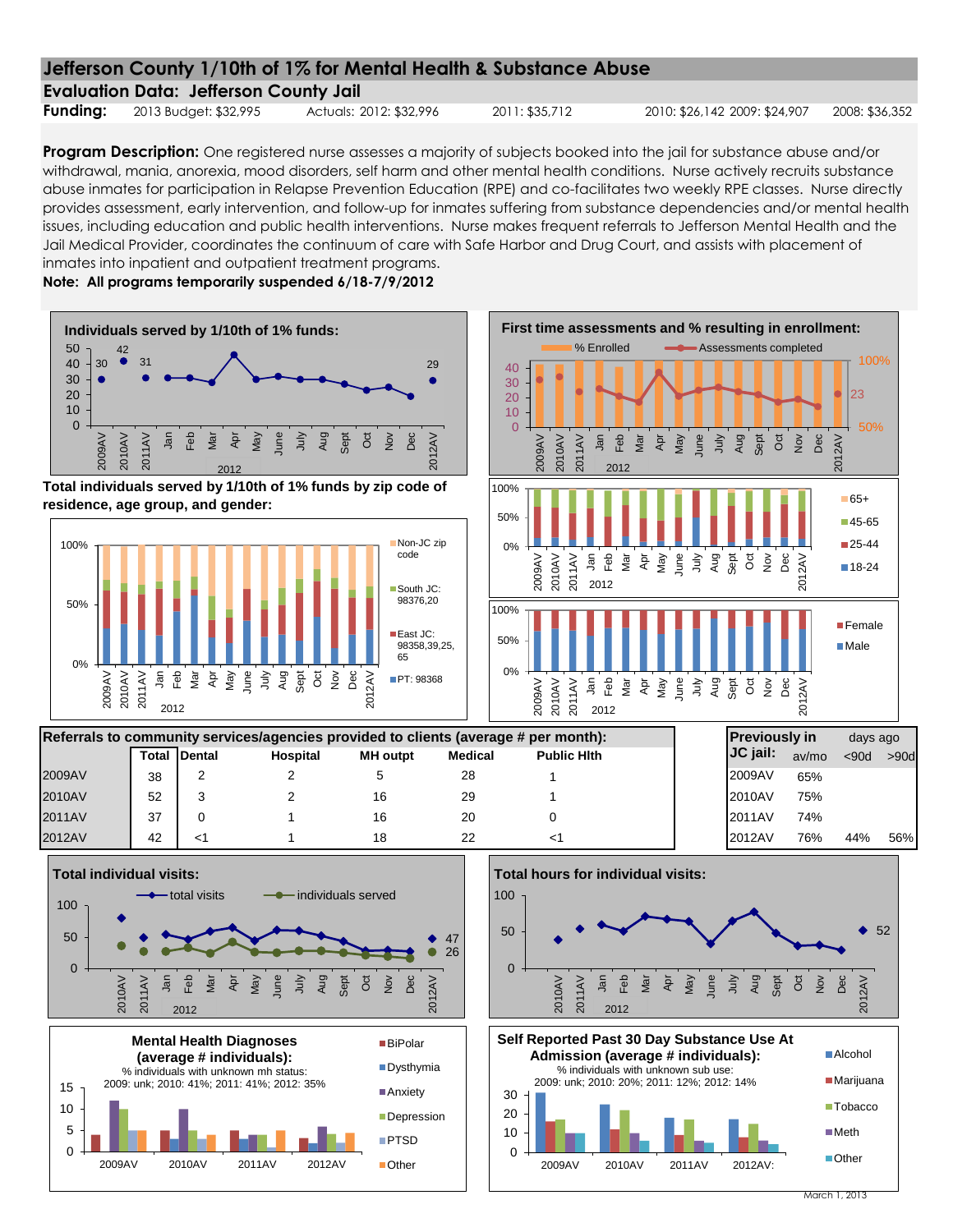**Evaluation Data: Jefferson Mental Health Services, CODIT Program**

**Funding:** 2013 Budget: \$80,204 Actuals: 2012: \$96,677 2011: \$104,692 2010: \$97,528 2009: \$103,993 2008: \$131,499

**Program Description:** Our CODIT program, run in concert with Safe Harbor, provids direct individual and group services to clients with both Substance Abuse/Dependence and Mental Health Disorders. These services, along with access to medical specialists, a case manager and peer counselor, experienced in serving this population, provide a broad spectrum of treatment possibilities not otherwise available in this county. **Note: Services only provided for 8 days in June due to personal leave. Due to low enrollment, afternoon groups closed for summer 2012 beginning in June. Due to staff change July-December data were submitted March 2, 2013.**

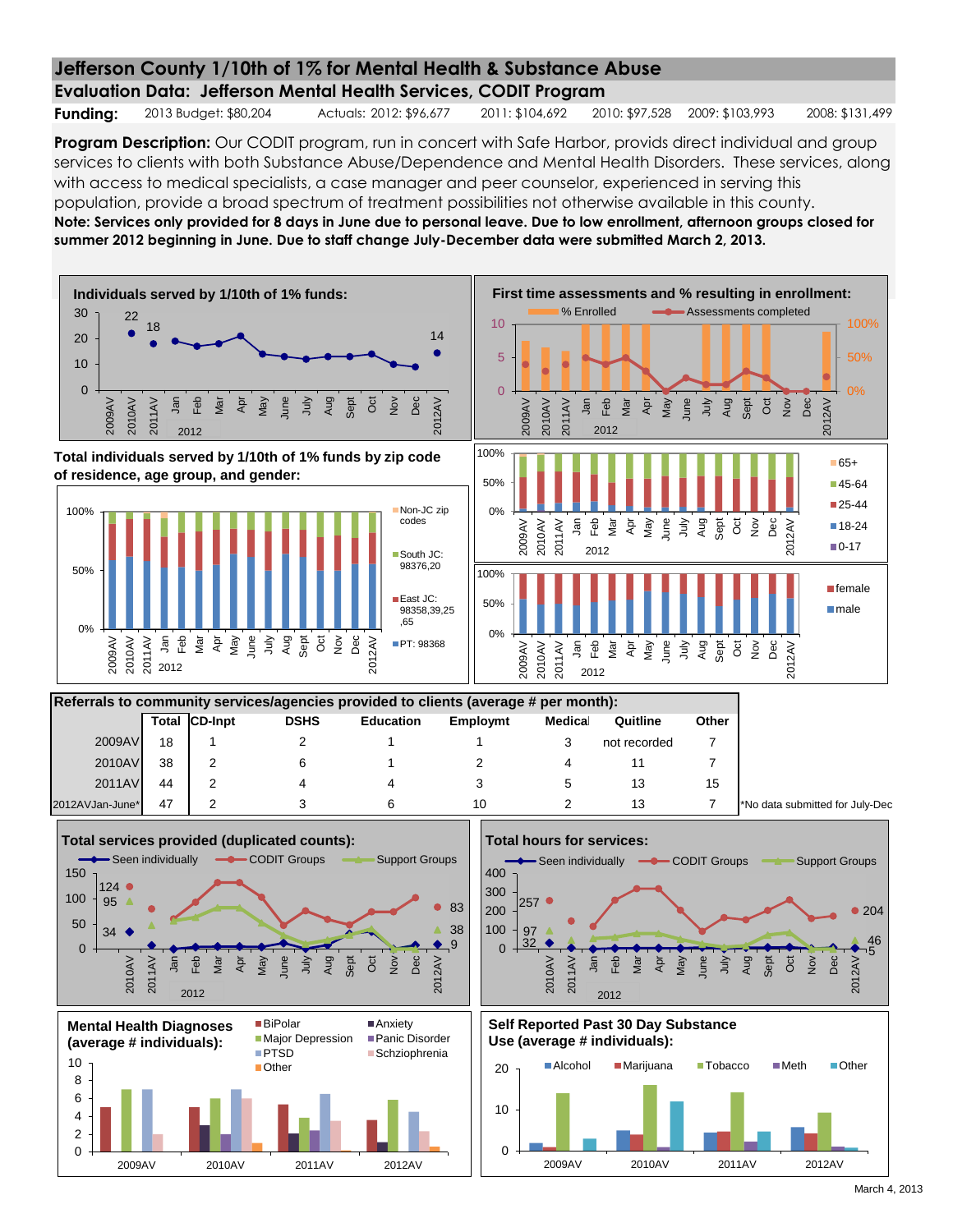**Evaluation Data: Jumping Mouse Children's Center**

**Funding:** Budget 2013: \$24,000 Acutals: 2012: \$18,800 2011: \$20,000

### **Program Description:**

This funding provides services to traumatized children whose care is otherwise uncompensated, specifically to those who have been directly impacted by a parent's substance abuse and/or mental illness. With these funds, we are reaching some of the most at-risk members of our community, preventing substance abuse and mental health problems before they begin.

**Data reporting changed in 2012 to reflect eligible clients similar to reporting by NFP. Note that in 2011, 1/10th of 1% funds were exhausted by July and in 2012, funds were exhausted in August.**





| Average:      | % of eligible clients covered by 1/10th funds | cost per eligible client not covered by insurance |
|---------------|-----------------------------------------------|---------------------------------------------------|
| Jan-July 2011 | 32%                                           | 72%                                               |
| Jan-Aug 2012  | 24%                                           | 66%                                               |

**Total individuals served by 1/10th of 1% funds by zip code of residence, age group, and gender:**

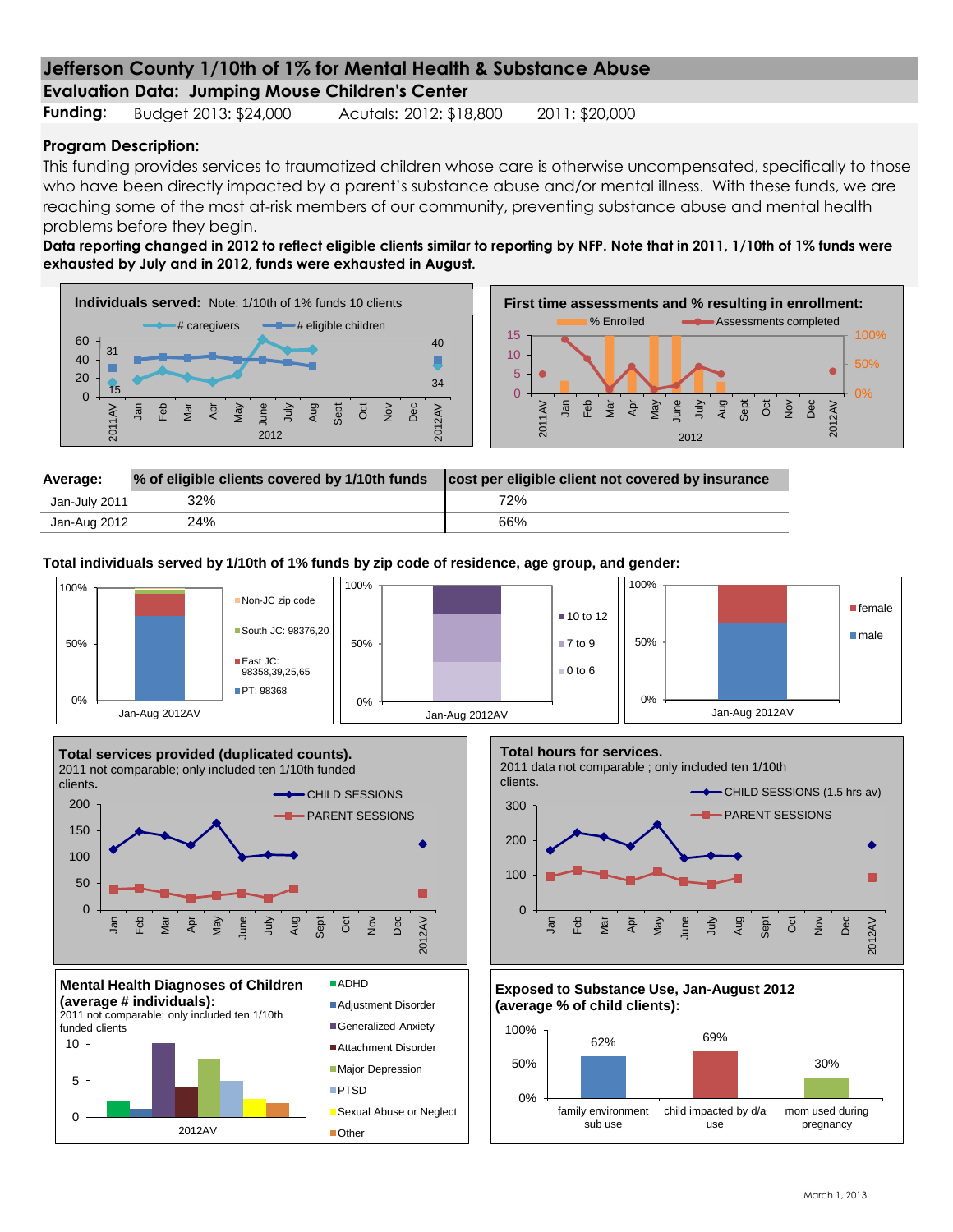**Evaluation Data: Nurse Family Partnership, Jefferson County Public Health**

**Funding:** Budget 2013: \$25,900 Actuals: 2012: \$36,957 2011: \$40,000 2010: \$40,000

**Program Description:** Provide treatment for patients with mental illness, behavioral problems, and prevent future addiction in young children exposed to parental/family substance abuse and/or mental illness. Serves low-income first time pregnant mothers with social/health indicators that will increase the risk of poor outcomes for mother and infant. JCPH data indicate the majority of participants either have a recent personal history of substance use and/or mental illness or these risks currently or historically in the immediate family environment. The nurse treats the mother using behavior change theory and motivational interviewing for quitting substances, preventing relapse, treating mental illness, and addressing intergenerational patterns within the family system. NFP is an evidence based prevention program and JCPH collects extensive data to be confident in the quality and fidelity of services thus assuring the community that Jefferson County families will have similar positive, long term outcomes as seen in the research trials.

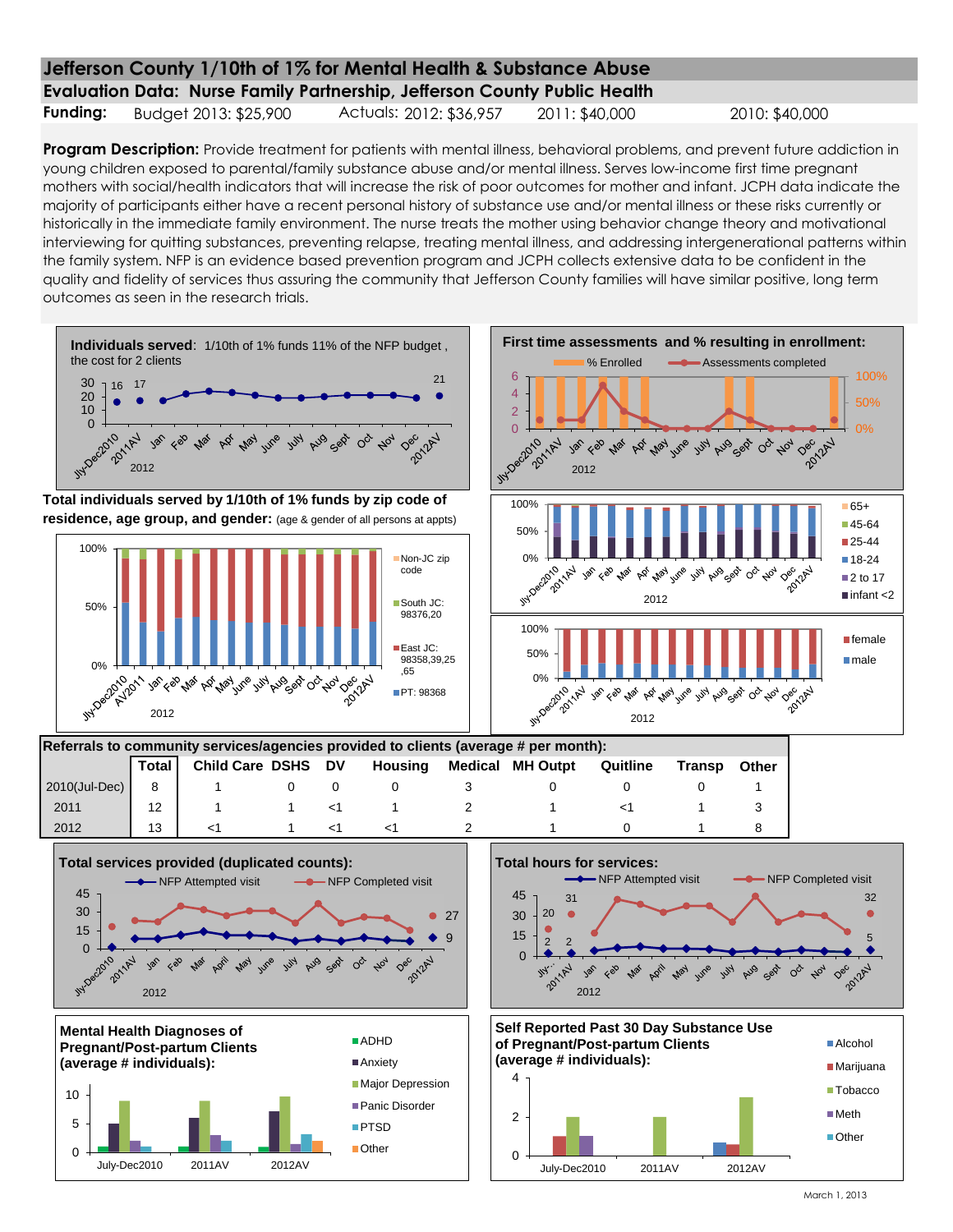**Evaluation Data: School Based Health Clinic, Jefferson Mental Health Services**

**Funding:** 2012-13 Budget: \$65,000 Actual: 2011-12: \$57,570 2010-11: \$59,750 2010: \$57,750 2009: \$57,750 2008: \$9,384

Program Description: JMHS funds three mental health professionals to provide direct service on site to students and their families in the Port Townsend, Chimacum, and Quilcene School Districts. Consultations with school staff and other agencies are also provided for the students engaged in the program. Easy access to experienced professionals with no financial burden to the family is the intention and has proven its worth in high levels of participation at all three sites.

|               |    | Unduplicated Individuals: |      | <b>Total Visits:</b> |      | <b>Average # Visits:</b> |           |      | Range in # Visits: |          |          |          |
|---------------|----|---------------------------|------|----------------------|------|--------------------------|-----------|------|--------------------|----------|----------|----------|
|               | PT | Chim                      | Quil | PT                   | Chim | Quil                     | <b>PT</b> | Chim | Quil               | PT       | Chim     | Quil     |
| 9/2010-6/2011 | 54 | 86                        | 19   | 245                  | 517  | 318                      | 4         |      | 16                 | $1 - 17$ | $-33$    | $1 - 46$ |
| 9/2011-6/2012 | 66 | 44                        | 27   | 229                  | 141  | 372                      |           |      | 14                 | $1-20$   | $-23$    | $1 - 42$ |
| Sept-Dec 2012 |    |                           |      | 123                  | 159  | 48                       | 4         |      |                    | $1 - 12$ | $1 - 11$ | $1-21$   |

0%

50%

100%







### **Of all visits per school year, top reasons for visits (ranked for 2011-12 school year):**

 $\blacktriangleright$   $60$ ■60 ■46-59  $\blacksquare$ 45 ■31-44 ■30  $\blacktriangleright$  <30

2012

0%

9/2010-6/2011 9/2011-6/2012 Sept-Dec

50%

100%

| <b>PORT TOWNSEND</b>      |              | <b>CHIMACUM</b> |   |                           |                 | <b>QUILCENE</b> |                |                 |                      |           |   |
|---------------------------|--------------|-----------------|---|---------------------------|-----------------|-----------------|----------------|-----------------|----------------------|-----------|---|
| 2010-11 2011-12 9-12/2012 |              |                 |   | 2010-11 2011-12 9-12/2012 |                 |                 |                | 2010-11         | 2011-12              | 9-12/2012 |   |
| family problems           |              |                 |   | family problems           | $\Box$          |                 |                | self-esteem     |                      |           |   |
| relationships             | $\mathbf{2}$ |                 |   | relationships             | 2 2             |                 |                | family problems | $\mathbf{2}^{\circ}$ |           |   |
| depression                | 4            | -3              |   | stress                    | 10 <sup>3</sup> |                 | $\overline{4}$ | relationships   |                      |           | 4 |
| stress                    |              |                 |   | school                    | 7               | 4               | - 3            | school          | 6                    | 4         |   |
| school                    |              |                 | Ô | depression                | 6               |                 | -9             | future          |                      |           |   |

2012

■60

**145** 

 $\blacksquare$ 30

9/2010-6/2011 9/2011-6/2012 Sept-Dec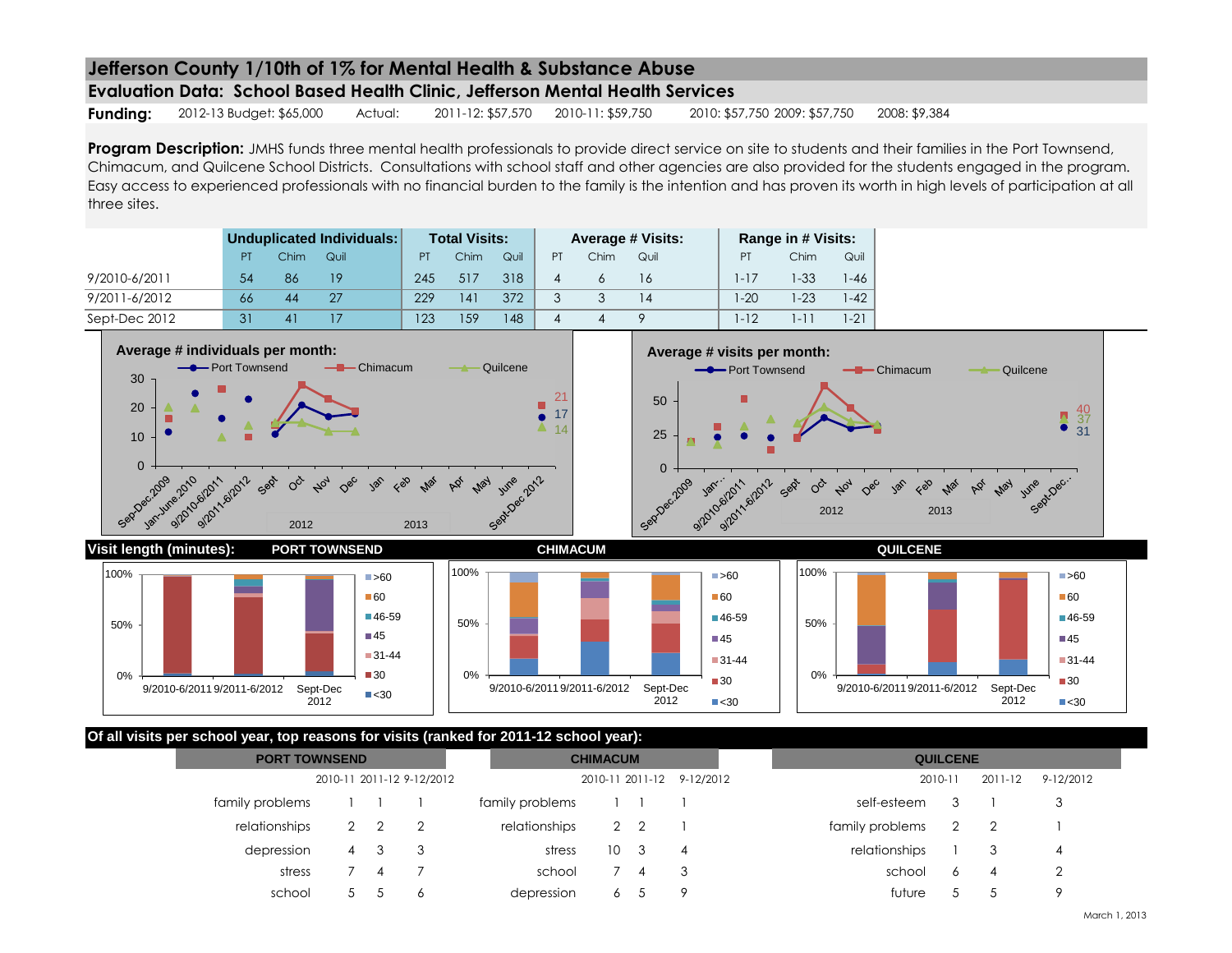







### Self Reported Past 30 Day Substance Use (Average # individuals per month): **1998 Contract Automation** (Scale differs from PT and Chimacum)

**Jefferson County 1/10th of 1% for Mental Health & Substance Abuse**







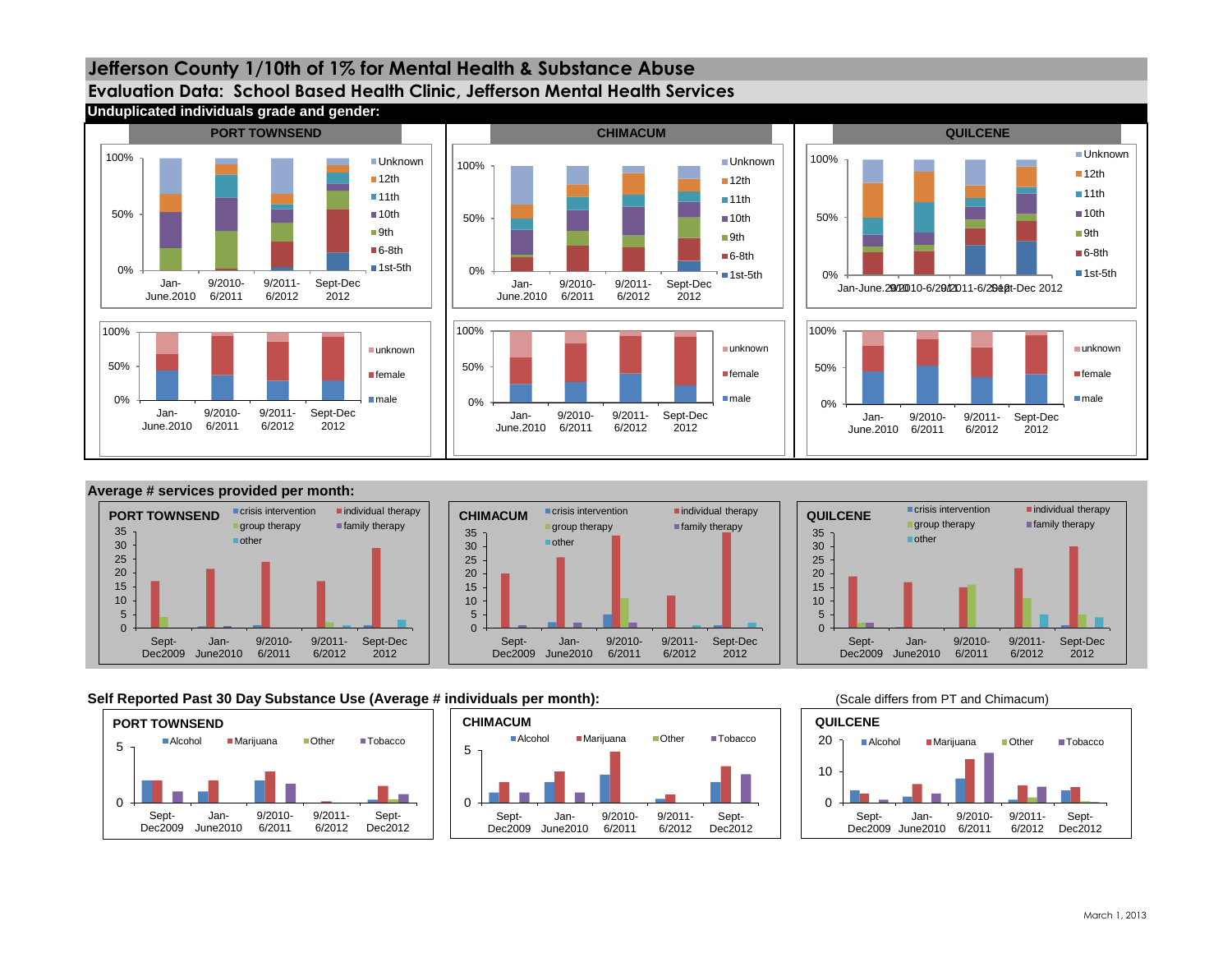### **Evaluation Data: Safe Harbor and Beacon of Hope, Inc., Intake Support**

Note: Funding and program description in next rows represent all 1/10th 1% funded Safe Harbor programs.

**Funding:** Budget 2013: \$93,000 Actuals: 2012: \$113,208 2011: \$119,676 2010: \$118,958 2009: \$107,987 2008: \$73,992

**Assessment disposition:**

**Lost to follow-up** Referred to other Client refused services Wait list, no service Wait list, some service

**Enrolled** 

**Program Description:** Full time Chemical Dependency Counselor provided for the CODIT program to provide assessments, treatment, individuals, treatment planning, staffing's, and reviews. Two Relapse Prevention Education groups per week at Jefferson County Jail facilitated by CDP/CDPT from Safe Harbor. Drug and Alcohol assessments for individuals in the community as well as individuals currently incarcerated at Jefferson County Jail. Participation in District, Family Therapeutic, Topside (youth) and Drug Court. Data entry into the WA State Division of Behavioral Health and Recovery database of all assessments, admits, treatment participation (including groups, individuals, urinalysis), and discharges. Data entry is required by the State to be in compliance with state contracts. A portion of the funds are also used for CODIT program office supplies. Treatment for Jefferson County residents with no other means of payment.

0%

50%

100%



**Monthly average number of individuals by referral source:**

|        | MH tx | Court | <b>DSHS</b> | Drug<br>Court | Jail   | ∟aw<br>Enf | Medical | Family/<br>Friend | Self | Social<br>Services | Other |
|--------|-------|-------|-------------|---------------|--------|------------|---------|-------------------|------|--------------------|-------|
| 2011AV |       |       | $\sqrt{2}$  |               | ◠      | U          | U       |                   |      |                    |       |
| 2012AV |       |       | ົ<br>J      |               | ົ<br>J |            |         |                   |      |                    |       |

**Total individuals served by 1/10th of 1% funds by zip code of residence, age group, and gender:**



**Urinalysis (UA) Tests for CODIT clients:**





42% 35% 44%

July-Dec2010 2011AV 2012AV

**Relapse Prevention Groups at Jefferson County Jail:**